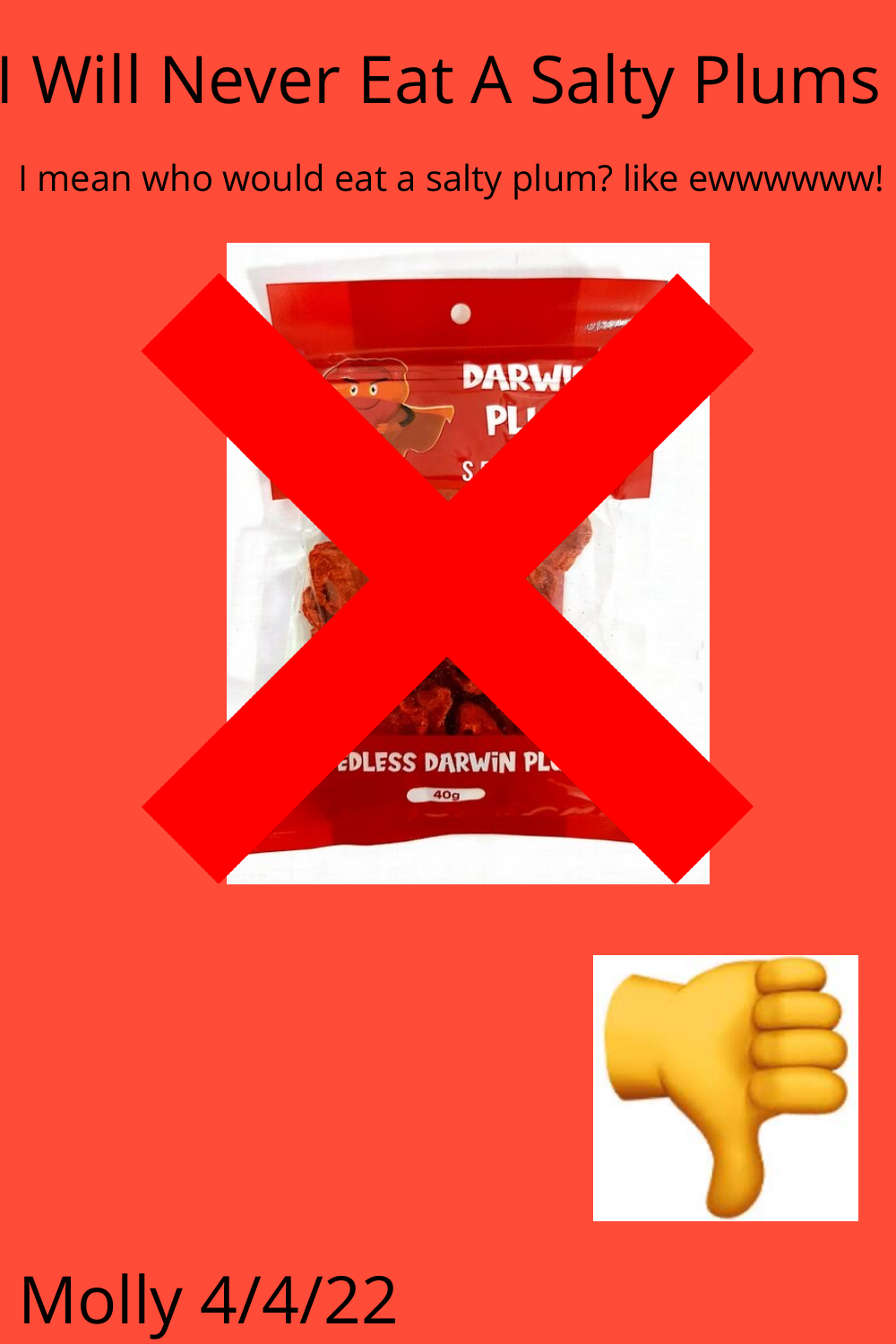## Introduction

I will never and I mean never eat a salty plum again salty plums are way too salty and have a gross texture most of all they have a unexpected seed. It's so clear that all salty plums should be removed and deleted from all shops and online shops! I absolutely hate salty plums gross!

Why would anyone even like them? Do you like them?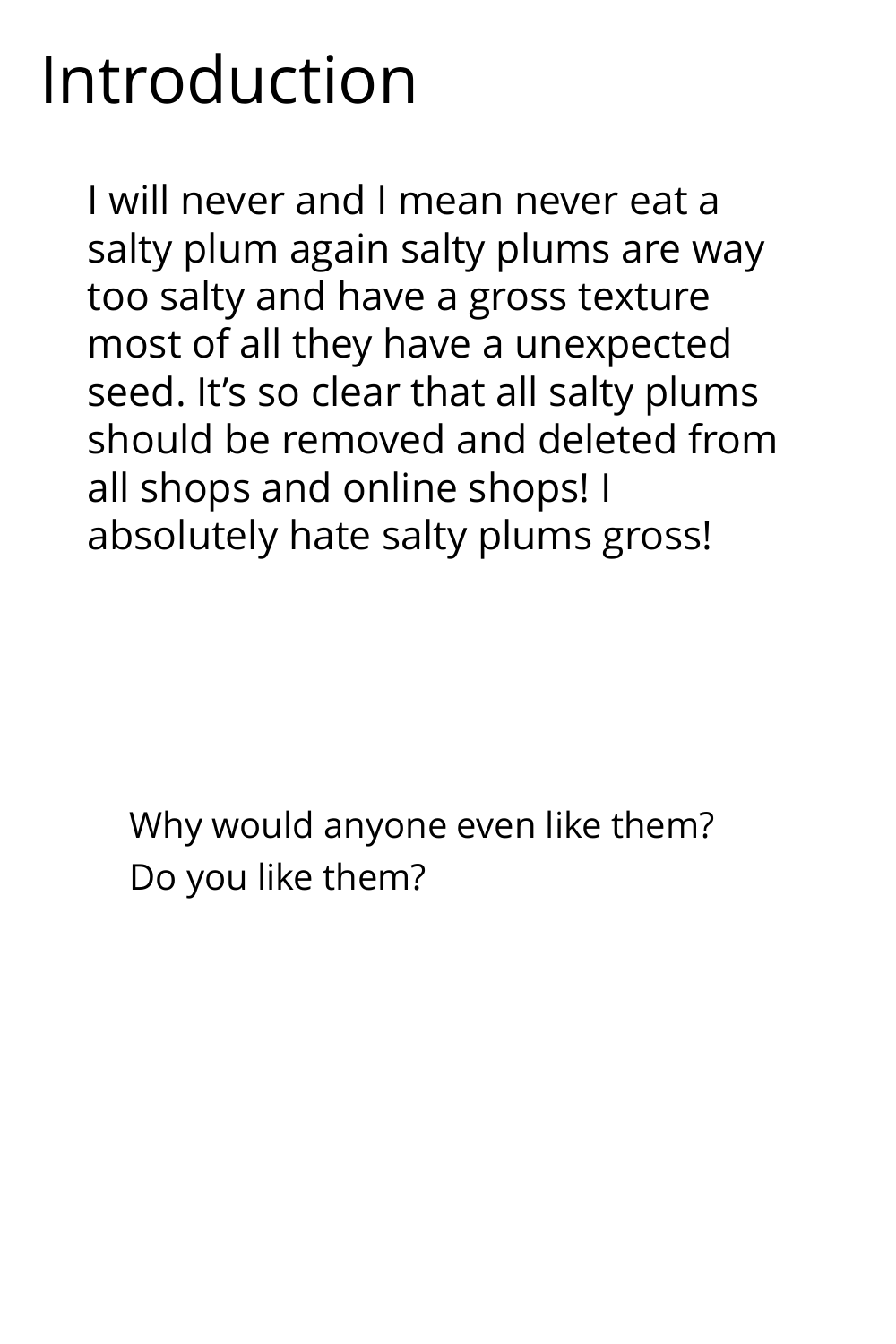Firstly salty plums are so salty when you finish them your mouth will taste like the sea gross and they they are so salty your mouth with feel prickly after one! Do you want a prickly tongue or not because I know for sure I would never want a prickly tongue it would hurt for days!



shutterstock.com · 708145645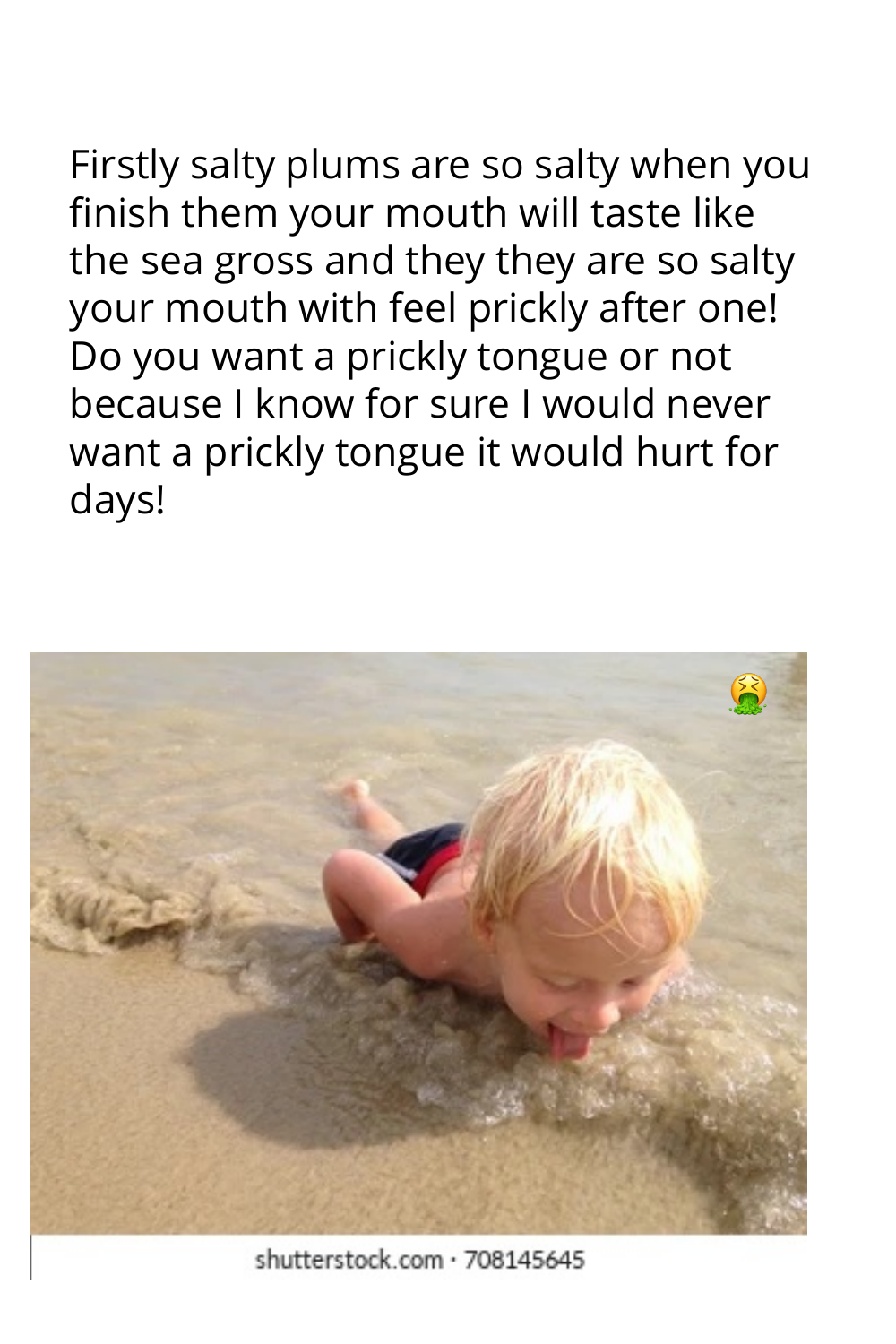Secondly salty plums are so wrinkly too like who would spend \$87 DOLLARS on a wrinkled fruit who please tell me who? When you eat a salty plum it feels like you are touching a old persons face like ewww!

By the way I am not rich enough for one bag of salty plums!

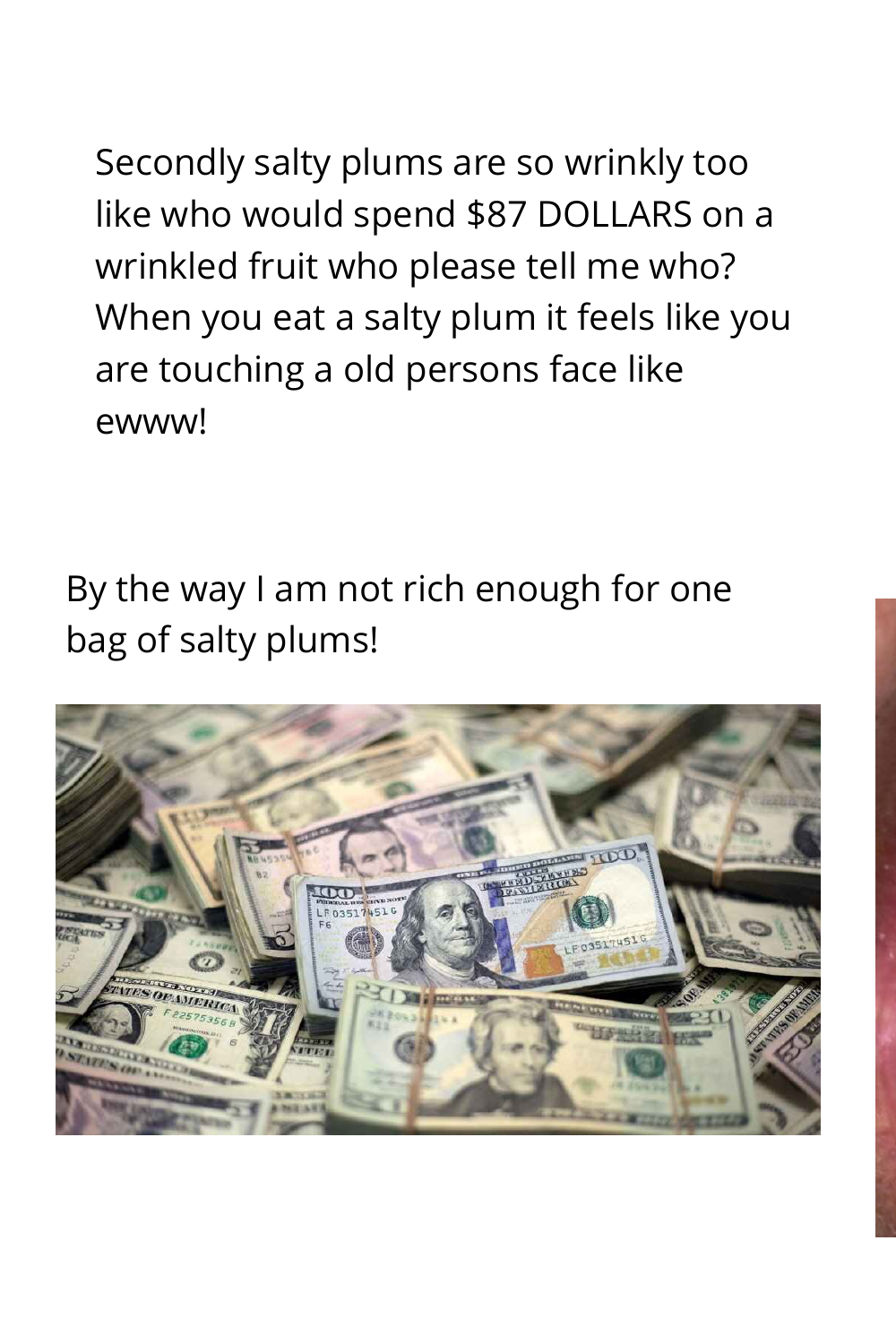Thirdly salty plums when you bite into one you could brake your teeth ! There's a unexpected seed in the middle of the plum. Image you bite into a plum then you here a crack then you scream ahhhh you broke your tooth you with have to go to the DENTIST and they will rip your teeth out of your head like ahhh! Nobody wants that right?

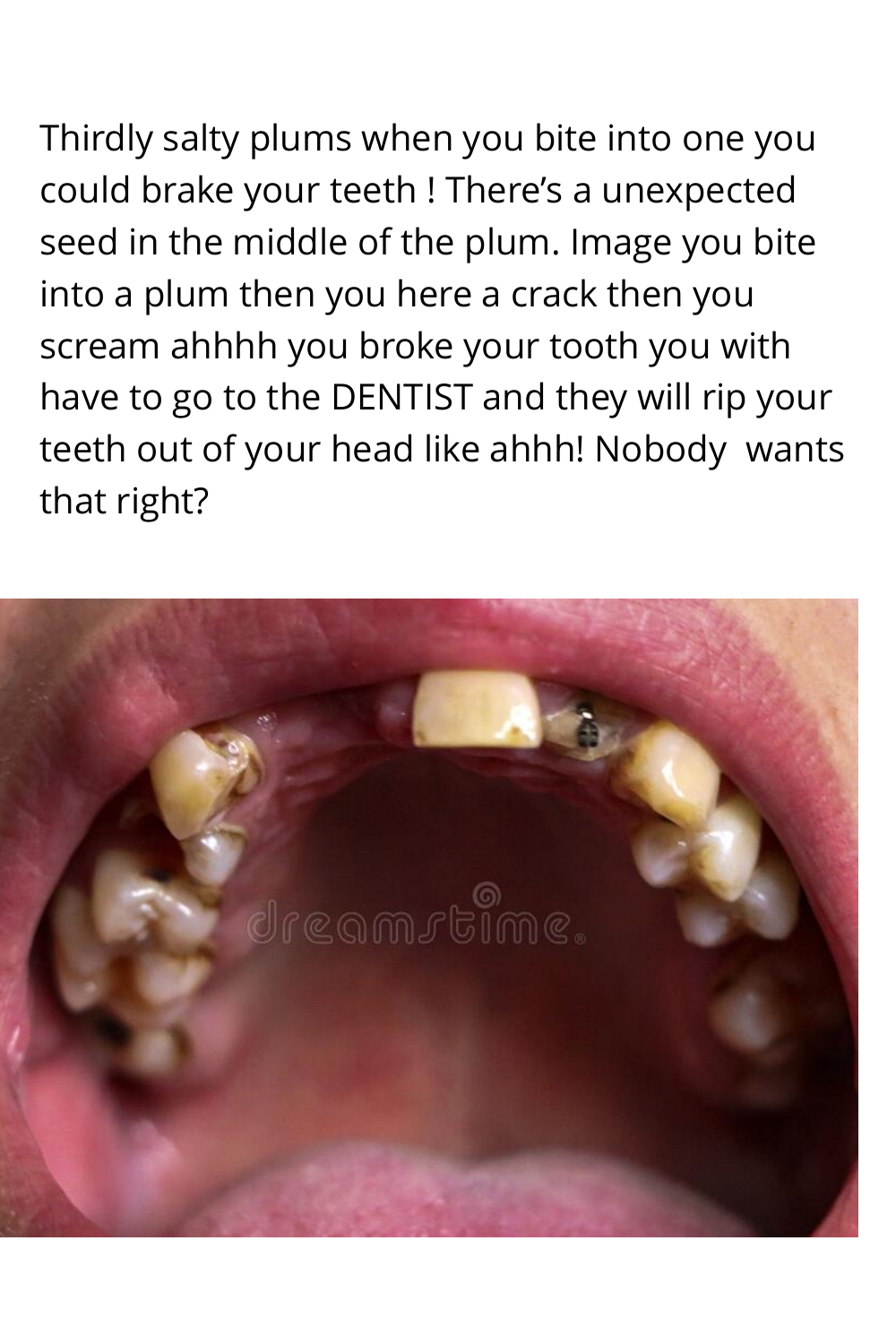## **Conclusion**

Salty plums are gross I'll stay 100miles away from all salty plums at all times I hope you agree with me that salty plums are yuck!

Salty plums have such a revolting taste the will make you throw up please don't go though this feeling and just stay away from all salty plums please there with kill you that how gross they are